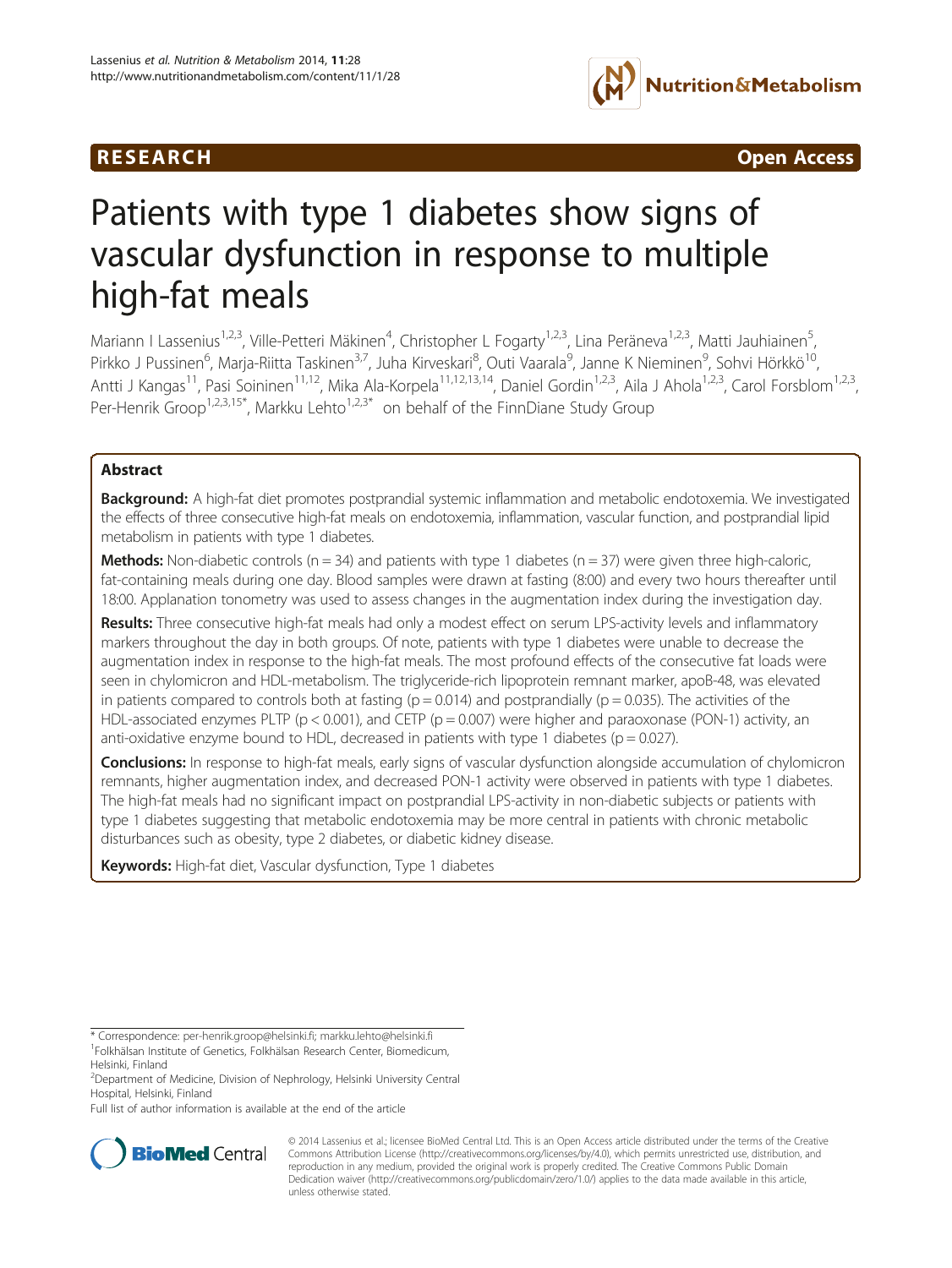## Background

Postprandial lipid accumulation, in the form of triglyceride-rich lipoprotein (TRL) particles, is linked to high-fat meal induced inflammation [\[1\]](#page-7-0). Absorption of bacterial endotoxin/lipopolysaccharide (LPS) from the gut is postulated to contribute to the development of chronic inflammation in mammals after a high-fat diet [\[2,3\]](#page-7-0).

Endotoxins are unique, fat-soluble glycolipids found in the outer membrane of gram-negative bacteria. Systemically, endotoxins are primarily associated with circulating LPS-binding proteins (LBP), the endothelium of blood vessels, and lipoprotein particles. Binding of the LBP/LPScomplex to Toll-like receptor 4 (TLR4) triggers an innate immune response, characterized by cytokine release and immune system activation [\[4\]](#page-7-0). Circulating HDL is likely the most important factor involved in systemic endotoxin neutralization [\[5\]](#page-7-0), with both its quality and quantity influencing clearance. High LPS-activity is further a risk factor for incident type 2 diabetes and associated with obesity, features of the metabolic syndrome, and the development of kidney disease in patients with type 1 diabetes [\[6](#page-7-0)-[8\]](#page-7-0).

Patients with type 1 diabetes display an increased gut permeability and decreased gastro-intestinal motility [\[9,10](#page-7-0)], and children who develop type 1 diabetes have an altered gut microbiota [\[11\]](#page-7-0). Importantly, these factors can directly affect the translocation of LPS through the intestinal epithelium. Furthermore elevated circulating inflammatory cytokines and an increased arterial stiffness is evident in patients with type 1 diabetes in response to acute hyperglycaemia [[12](#page-7-0)]. In addition lipoproteins in the postprandial phase can directly influence the vascular endothelial cells and interfere with their function [\[13,14](#page-7-0)]. It should also be noted that most of the previous oral fat-load studies have mainly focused on short term effects of a single fat load [[15](#page-7-0)]. Given this background, we wanted to investigate whether the consumption of three consecutive high-fat meals during one day would affect postprandial endotoxemia, systemic inflammation, the augmentation index, and lipid metabolism in patients with type 1 diabetes and nondiabetic controls. We hypothesized that the three consecutive high-fat meals would lead to an increase in systemic endotoxin levels that would in turn be associated with dyslipidemia, inflammation and vascular dysfunction. Here we report that patients with type 1 diabetes display adverse changes in HDL/chylomicron metabolism and impaired vasodilation in response to three consecutive high-fat meals, which may be early signs of cardiovascular disease. These changes were independent of postprandial endotoxemia.

## Material and methods

The study subjects were recruited by the Finnish Diabetic Nephropathy Study (FinnDiane; [www.finndiane.fi\)](http://www.finndiane.fi) and involved 37 patients with type 1 diabetes and 34 nondiabetic controls. All participants were Finnish citizens of Caucasian background. Inclusion criteria for the study were 1) age <65 years; 2) non-smoker; 3) no use of antibiotics during the past month; 4) no trips outside the Nordic countries during the past month. Voluntary controls were recruited from the laboratory personnel. Type 1 diabetes was defined as age at onset below 40 years and permanent insulin treatment initiated within one year of diagnosis. Participants completed a three-day food-record prior to the day of investigation. Dietary intake was analysed as previously described [\[16](#page-7-0)]. Information on the use of medication was recorded with a standardized questionnaire. The study protocol was approved by the local ethical committee (Ethics Committee, Department of Medicine, Helsinki University Central Hospital), and all participants gave an informed consent to participate in the study.

Participants were given three energy-rich meals (2600 kcal) during one day: breakfast (at 8:00–965 kcal, 58% of total energy (E%) from fats), lunch (12:00– 870 kcal, 44 E% fats), and dinner (16:00–779 kcal, 46 E% fats). Blood samples were drawn after overnight fasting and every two hours until 18:00 hrs. Urine was collected for 24-hours during the research day. Concentrations of blood glucose, urinary albumin, and serum creatinine as well as white blood cell counts (at 8:00 and 18:00) were determined by routine methods at the laboratory of Helsinki University Central Hospital (HUSLAB, Helsinki, Finland). Kidney status and function were assessed by calculating the urinary albumin excretion rate (AER) and the estimated glomerular filtration rate (eGFR). Patients with an  $AER < 300$  mg/24 h were included in the analysis. Serum insulin concentrations were determined with Wallac AutoDELFIA Insulin kit (PerkinElmer, Turku, Finland) using an automatic analyser (Wallac 1235 Automatic Immunoassay System, Wallac, Turku, Finland).

Serum triglycerides, total cholesterol, HDL-cholesterol, apolipoprotein (apo) A-I (kit 981702; Konelab Thermo Fischer, Vantaa, Finland), and apoB-100 (kit 981703; Konelab) concentrations were determined with a Konelab analyser using automated enzymatic methods (Thermo Scientific, Vantaa, Finland). Plasma apoB-48 concentrations were measured using an ELISA kit (AKHB48, Shibayagi Co LtD, Shibukawa, Japan). ApoE concentrations [\[17](#page-7-0)], as well as phospholipid transfer protein (PLTP) [[18\]](#page-7-0), cholesteryl ester transfer protein (CETP) [[19,20\]](#page-7-0), and paraoxonase (PON-1) [\[21](#page-8-0)] activities were measured as previously reported. Fasting serum lipid metabolites were analysed by nuclear magnetic resonance (NMR) spectroscopy (NMR Metabolomics Laboratory, Kuopio, Finland) as previously described [[22\]](#page-8-0). The size distribution of the HDL-subclasses was very large HDL (average diameter of 14.3 nm), large HDL (12.1 nm), medium HDL (10.9 nm), and small HDL (8.7 nm).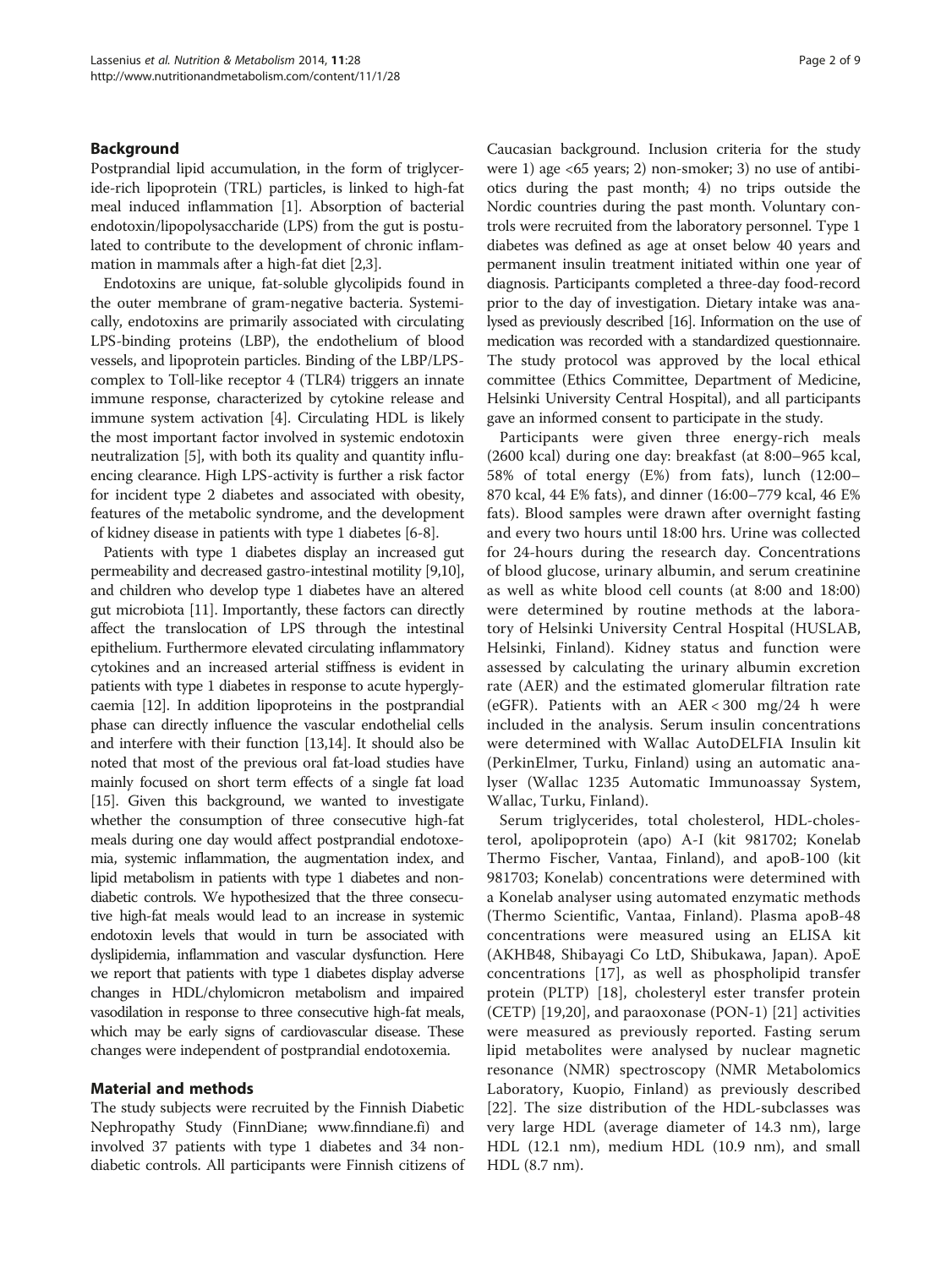## LPS-activity

Serum LPS-activity was measured kinetically from 1:5 diluted serum samples with the Limulus amoebocyte lysate assay (LAL, Hycult, Uden, the Netherlands). Briefly, the colour formation at 405 nm was recorded every 2 min, for a total of 40 min. Since a postprandial rise in triglyceride concentrations as well as hemolysis may lead to arbitrarily high endotoxin levels in the LAL assay [[23\]](#page-8-0), we subtracted the minimum absorbance value from the maximum value, measuring the relative change of absorbance in each sample.

## Inflammatory factors

High sensitivity CRP (hsCRP kit 981798; Konelab) concentrations were measured from serum samples with a Konelab analyzer using automated enzymatic methods (Thermo Scientific, Vantaa, Finland). Serum amyloid A (SAA), IL6 and soluble CD14 (sCD14) ELISA measurements were performed according to the manufacturer's instructions (Quantikine Human SAA, Quantikine HS Human IL6, and Quantikine Human sCD14 immunoassays; R&D systems, Abingdon, UK). From each separately run plate a set of controls was chosen and re-run together to normalize inter-assay variation.

## Insulin sensitivity and the augmentation index

In patients with type 1 diabetes, time and dosage of insulin injections were recorded during the investigation day. Insulin requirements, measured in units per kilogram body weight, were used as a surrogate marker of insulin sensitivity [\[24,25\]](#page-8-0). In the non-diabetic subjects, the homeostasis model assessment was used to calculate insulin resistance (HOMA-IR) index [plasma insulin (mU/mL) × plasma glucose (mmol/L)/22.5]. Glucose variability in patients with type 1 diabetes was calculated as the standard deviation of all six measurements of the blood glucose between 8:00 and 18:00.

Arterial stiffness was indirectly estimated by the augmentation index (AIx) at fasting and at 12.00 and 16.00. Briefly, applanation tonometry (SphygmoCor, Atcor Medical, Sydney, Australia) is a non-invasive method to estimate arterial stiffness by analyzing arterial pressure waveforms as described earlier [\[26,27](#page-8-0)]. The pulse wave was recorded from the radial artery of the right arm with a high-fidelity micromanometer. A model of the central pressure waveform was synthesized by the SphygmoCor software using a validated generalized mathematic transformation to calculate the augmentation index and aortic pulse pressure as indicators of arterial stiffness [\[28](#page-8-0)]. AIx was corrected for heart rate.

## **Statistics**

Between groups with normally distributed parameters variation was analysed with Student's t-test or ANOVA.

Non-normally distributed variables were tested with Mann–Whitney U or Kruskal-Wallis tests. To compare distributions at two different time points of nonnormally distributed variables Wilcoxon signed rank test was used. Differences in distributions of several time points were analysed with Friedman's test for several related samples. Pearson's or Spearman's correlation analyses were used as appropriate. Using partial correlation, the effect of confounding factors was taken into account.

The postprandial response was defined by the area under the curve (AUC), which was calculated using all time points between 8:00 and 18:00 with the following formula [2 hours \*  $((x_1/2) + x_2 + x_3 + x_4 + x_5 + (x_6/2)),$ where  $x =$  value at time point]. For the incremental area (IncA) the area below the first time point \* 10 hours was subtracted from AUC, unless some other time interval is indicated. All statistical analyses were carried out using SPSS 15.0 (Chicago, Illinois, USA).

## Results

Patients with type 1 diabetes and non-diabetic controls displayed similar age, gender distribution, BMI, blood pressure and blood lipid profiles at baseline (Table [1](#page-3-0)). Blood pressure lowering medication was used by 38% of the patients and 9% of the controls  $(p = 0.005)$ , corresponding values for lipid lowering medication were 24% and  $3\%$  (p = 0.014). Based on 3-day food records, the mean energy intake did not differ between patients with type 1 diabetes and controls  $(2090 \pm 420 \text{ vs. } 2097 \pm \text{)}$ 702 kcal/24 h; Additional file [1:](#page-7-0) Table S1). Energy derived from dietary fats was also similar between the groups (T1D 41% vs. controls 38%). The energy intake during the 10-hour study was 2600 kcal, of which 50% came from fats. Individual meal composition is shown in Additional file [1](#page-7-0): Table S2.

## Effects of high-fat meals on serum LPS activity levels

Fasting LPS and LPS-AUC were comparable in patients with type 1 diabetes and controls [median  $(25<sup>th</sup>-75<sup>th</sup>)$ quartile): fasting 0.82 (0.57-1.43) vs. 0.90 (0.52-1.24) EU/ ml and AUC 9.8 (6.8-14.1) vs. 8.8 (6.2-11.3)]. Consecutive high-fat meals had only a modest effect on LPS activity (Figure [1](#page-3-0)) and an increase in activity was seen in a similar proportion of controls and patients. After breakfast (8:00–12:00) the incremental LPS-activity area (IncA) was higher in the controls compared to the patients with type 1 diabetes [0.19 (−0.39-1.00) vs. -0.30  $(-0.81-0.32)$ ; p = 0.032].

Serum lipids showed a positive association with systemic LPS-activity levels. In controls fasting LPS correlated with triglycerides  $(r = 0.500; p = 0.004)$  and ApoB-100 (r = 0.398; p = 0.027). LPS-AUC correlated with cholesterol-AUC ( $p = 0.386$ ;  $p = 0.047$ ), LDL-cholesterol-AUC  $(r = 0.361; p = 0.046)$ , and ApoB-100-AUC  $(r =$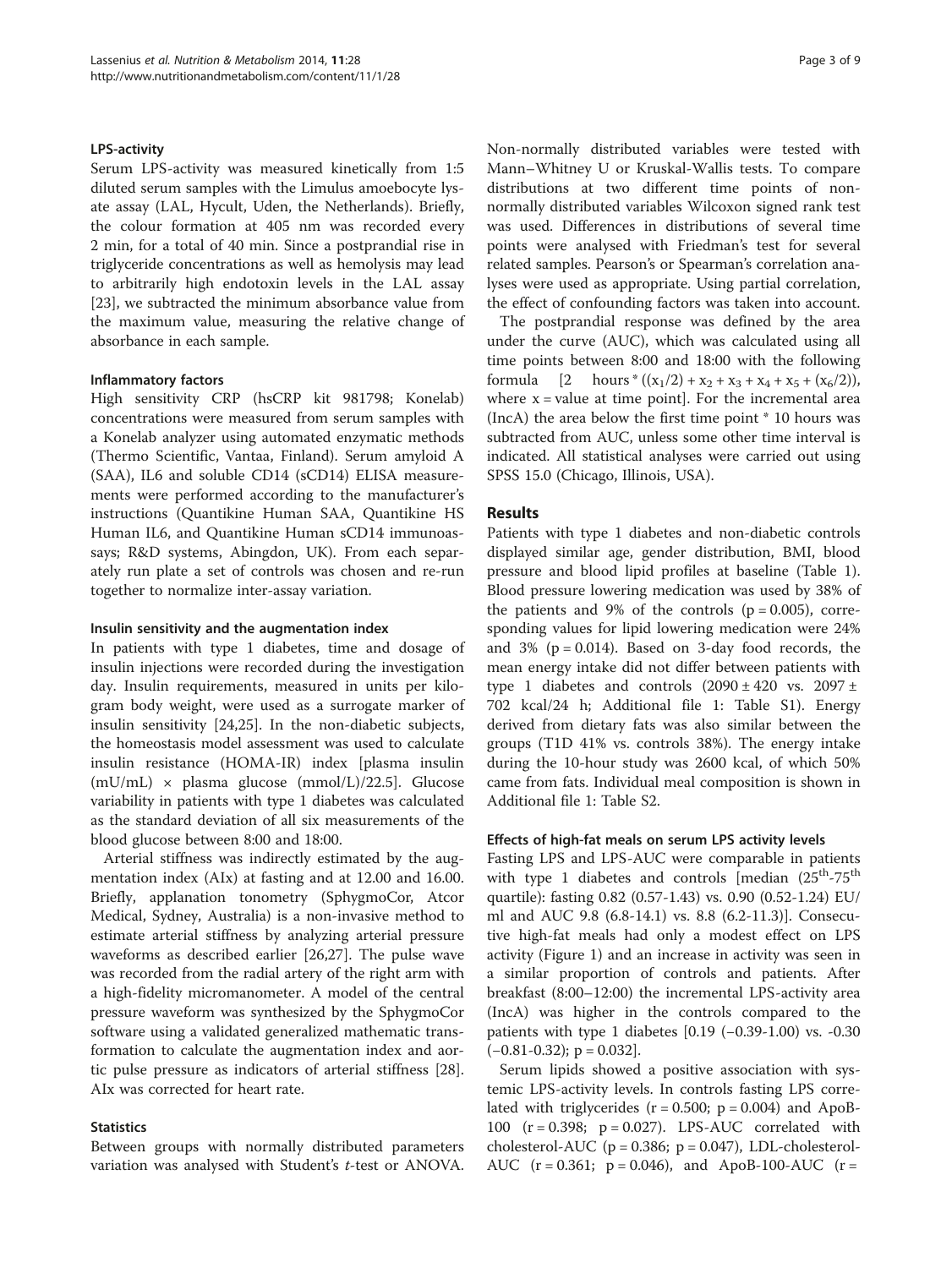<span id="page-3-0"></span>

|                                    | <b>Controls</b>              | Type 1 diabetes               | p       |  |
|------------------------------------|------------------------------|-------------------------------|---------|--|
| Age (yrs)                          | $38.2 \pm 10.3$              | $42.5 \pm 9.4$                | ns      |  |
| Sex (M/F)                          | 18/16                        | 16/21                         | ns      |  |
| Duration of diabetes (yrs)         | $\frac{1}{2}$                | $26 \pm 13$                   | Ξ.      |  |
| BMI ( $\text{kg/m}^2$ )            | $25.2 \pm 4.2$               | $26.1 \pm 3.6$                | ns      |  |
| Systolic blood pressure (mmHq)     | $129 \pm 14$                 | $133 \pm 17$                  | ns      |  |
| Diastolic blood pressure (mmHg)    | $77 \pm 10$                  | $77 \pm 8$                    | ns      |  |
| $HbA_{1c}$ (%) (mmol/mol)          | $5.3 \pm 0.3$ (34 $\pm$ 3.3) | $8.0 \pm 1.3$ (64 $\pm$ 14.2) | < 0.001 |  |
| eGFR (ml/min/1.72 m <sup>2</sup> ) | 102 (93-110)                 | 101 (94-114)                  | ns      |  |
| AER (mg/24 h)                      | $3.4(2.4-5.2)$               | $7.0(3.8-13.4)$               | 0.001   |  |
| Blood glucose (mmol/l)             | $4.9 \pm 0.6$                | $8.7 \pm 3.4$                 | < 0.001 |  |
| Cholesterol (mmol/l)               | $4.7 \pm 0.7$                | $4.6 \pm 0.7$                 | ns      |  |
| Triglycerides (mmol/l)             | $1.0 \pm 0.3$                | $0.9 \pm 0.5$                 | ns      |  |
| HDL-chol (mmol/l)                  | $1.3(1.1-1.7)$               | $1.6(1.3-1.8)$                | ns      |  |
| LDL-chol (mmol/l)                  | $2.8 \pm 0.7$                | $2.6 \pm 0.7$                 | ns      |  |
| ApoB-100 (mg/dL)                   | 83 (73-93)                   | 72 (66-87)                    | ns      |  |
| ApoA1 (mg/dL)                      | 138 (123-158)                | 153 (132-162)                 | ns      |  |
| ApoB-48 (mg/dL)                    | $3.8(2.7-5.4)$               | $5.0(3.7-8.8)$                | 0.014   |  |
| High-sensitive CRP (mg/l)          | $1.0(0.2 - 2.7)$             | $1.5(0.3-5.4)$                | ns      |  |
| Interleukine-6 (pg/ml)             | $1.2(0.8-2.0)$               | $1.5(0.5-3.5)$                | ns      |  |
| LPS (EU/ml)                        | $0.82(0.57 - 1.43)$          | $0.90(0.52 - 1.24)$           | ns      |  |

Data at fasting are presented as mean ± SD or median (25<sup>th</sup>-75<sup>th</sup> quartile). AER – albumin excretion rate, eGFR – estimated glomerular filtration rate.

0.489;  $p = 0.005$ ). In patients with type 1 diabetes both fasting LPS and LPS-AUC correlated with CRP (fasting  $r = 0.428$ ;  $p = 0.009$ , AUC  $r = 0.338$ ;  $p = 0.044$ ) and insulin dose (fasting  $r = 0.479$ ;  $p = 0.004$ , AUC  $r = 0.528$ ;  $p = 0.001$ ) (Additional file [1:](#page-7-0) Figure S1). To further characterise this association, we divided patients with type 1 diabetes into tertiles based on their daily insulin dose. Those in the highest tertile had significantly higher LPS-AUC (p for trend 0.003), BMI (p for trend 0.011), systolic and diastolic blood pressure (p for trend 0.030 and 0.005), triglyceride-AUC (p for trend 0.004), apoB-100-AUC (p for tend



0.011), and lower HDL-cholesterol-AUC (p for trend 0.018).

#### Food records

To investigate whether pre-study dietary intake is associated with a higher postprandial endotoxin load, food records were analysed for the association between LPS-AUC and energy-, fat-, protein-, and carbohydrate intake adjusted for BMI. However, no associations between LPS-AUC and the dietary intake were found. Neither did LPS-AUC correlate with the intake of mono-, poly- and saturated fatty acids. Fasting LPS, on the other hand, correlated negatively with the BMI-adjusted fat intake in controls ( $r = -0.375$ ; p = 0.038). The same trend was observed in patients with type 1 diabetes ( $r = -0.306$ ;  $p = 0.070$ ).

#### Inflammatory markers

IL-6 levels increased throughout the day peaking at 16:00 in both the patients with type 1 diabetes (median increase from fasting: 610% increase) and the controls (570% increase). However, no association between LPS-activity and IL-6 levels was observed. The inflammatory markers CRP, sCD14 and SAA varied only modestly during the day and the patients with type 1 diabetes were no different from the controls. Fasting leukocyte (5.6 vs. 5.4 E9/l) and neutrophil (3.1 vs. 2.8 E9/l) counts were slightly higher in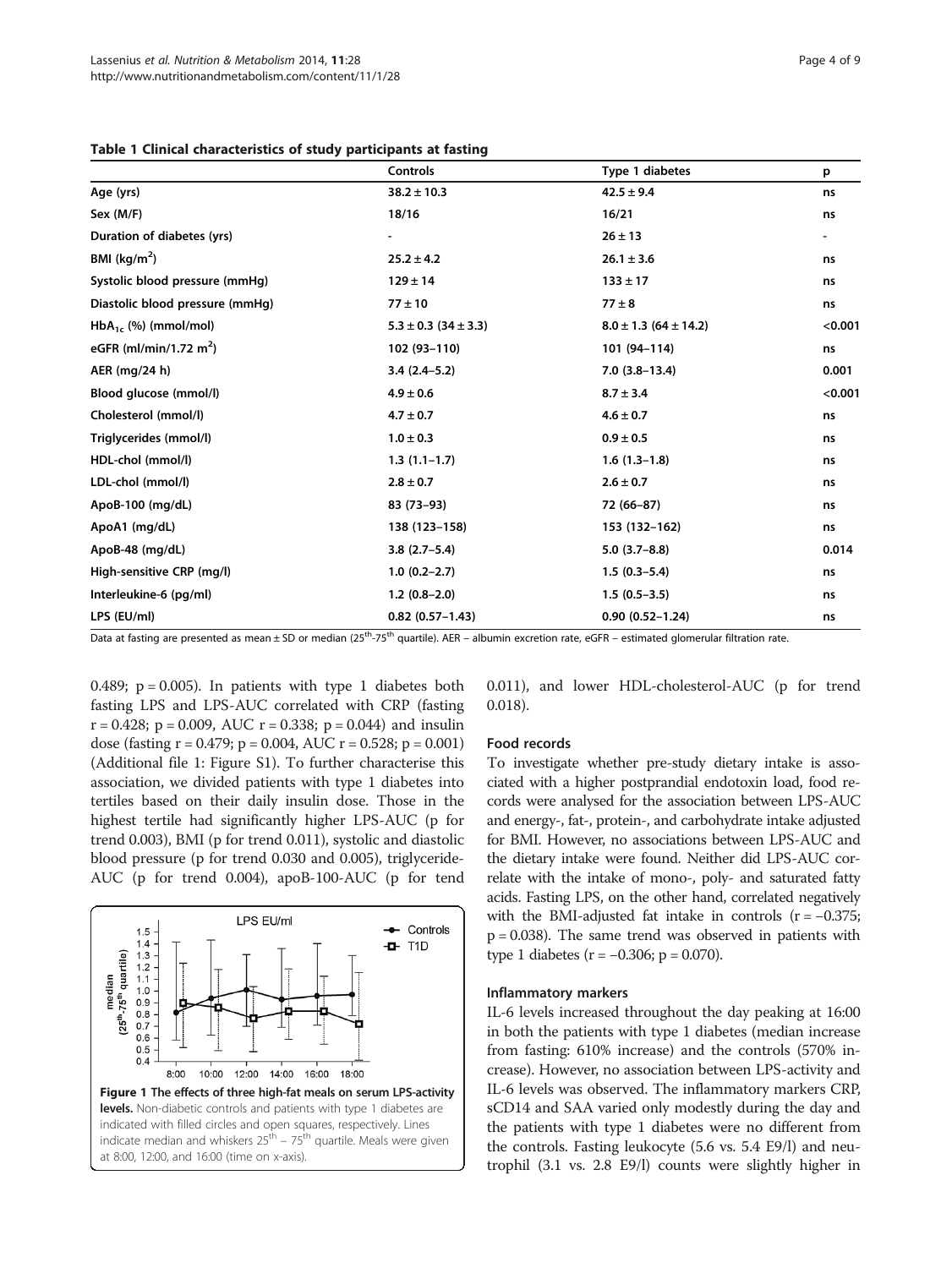patients with type 1 diabetes compared to controls. Both leukocyte and neutrophil counts increased significantly during the 10-hour long examination day. In patients with type 1 diabetes the increase was blunted: leukocyte delta change (T1D vs. control 114 vs. 128%;  $p = 0.022$ ), and neutrophil delta change (118 vs. 147%;  $p = 0.038$ ) between 8:00 and 18:00.

## Augmentation index

Patients with type 1 diabetes and controls showed similar augmentation index (AIx) at fasting but at 12:00 and 16:00 the AIx was higher in patients with type 1 diabetes (Figure 2). The augmentation index dropped postprandially in the controls (p for trend 0.029), but the patients with type 1 diabetes showed no such response (Figure 2). However, in patients with type 1 diabetes the glucosevariability during the examination day correlated with the AIx: 8:00  $(r = 0.420, p = 0.017), 12:00 (r = 0.392,$  $p = 0.048$ , and  $16:00$  ( $r = 0.434$ ,  $p = 0.013$ ). No association with LPS-activity was observed.

## Lipid metabolism

Fasting and postprandial triglyceride concentrations were similar between the two groups. Serum triglyceride concentrations increased after the meals peaking at 14:00 and 18:00 (Additional file [1:](#page-7-0) Figure S2). Fasting triglycerides

predicted postprandial triglyceride response in both groups (Additional file [1:](#page-7-0) Figure S2). Those in the highest fasting triglyceride-tertile had the highest apoB-48-AUC (T1D p for trend  $\langle 0.001$ ; controls  $p = 0.003$ ) and chylomicron triglyceride-AUC ( $p = 0.001$ ;  $p = 0.004$ ), as well as the lowest HDL-AUC ( $p = 0.005$ ;  $p = 0.002$ ) (Additional file [1](#page-7-0): Figure S2).

## Chylomicron markers and LPS uptake

Our next aim was to evaluate if there was a relationship between chylomicron metabolism and LPS-activity, since chylomicrons have been described to transport lipidsoluble endotoxins from the gut [[2](#page-7-0),[5\]](#page-7-0). ApoB-48, a specific chylomicron marker, was higher both at fasting [5.0  $(3.7-8.8)$  vs. 3.8  $(2.7-5.4 \text{ mg/dL})$ ;  $p = 0.014$ ] and after the meals [AUC 109 (73–166) vs. 89 (51–128);  $p = 0.035$ ] in the patients with type 1 diabetes compared to the controls (Figure [3\)](#page-5-0). In patients with type 1 diabetes apoB-48 correlated positively with the LPS-activity only after the breakfast (8.00-12.00) (apoB-48-IncA vs. LPS-IncA  $r = 0.351$ ;  $p = 0.036$ ). Although at fasting the triglyceride-content of the chylomicrons was similar between the groups, patients with type 1 diabetes had lower chylomicron triglyceride concentrations [AUC 1.15  $(0.87-1.86)$  vs. 1.72  $(1.10-1.869)$ ; p = 0.037] postprandially.

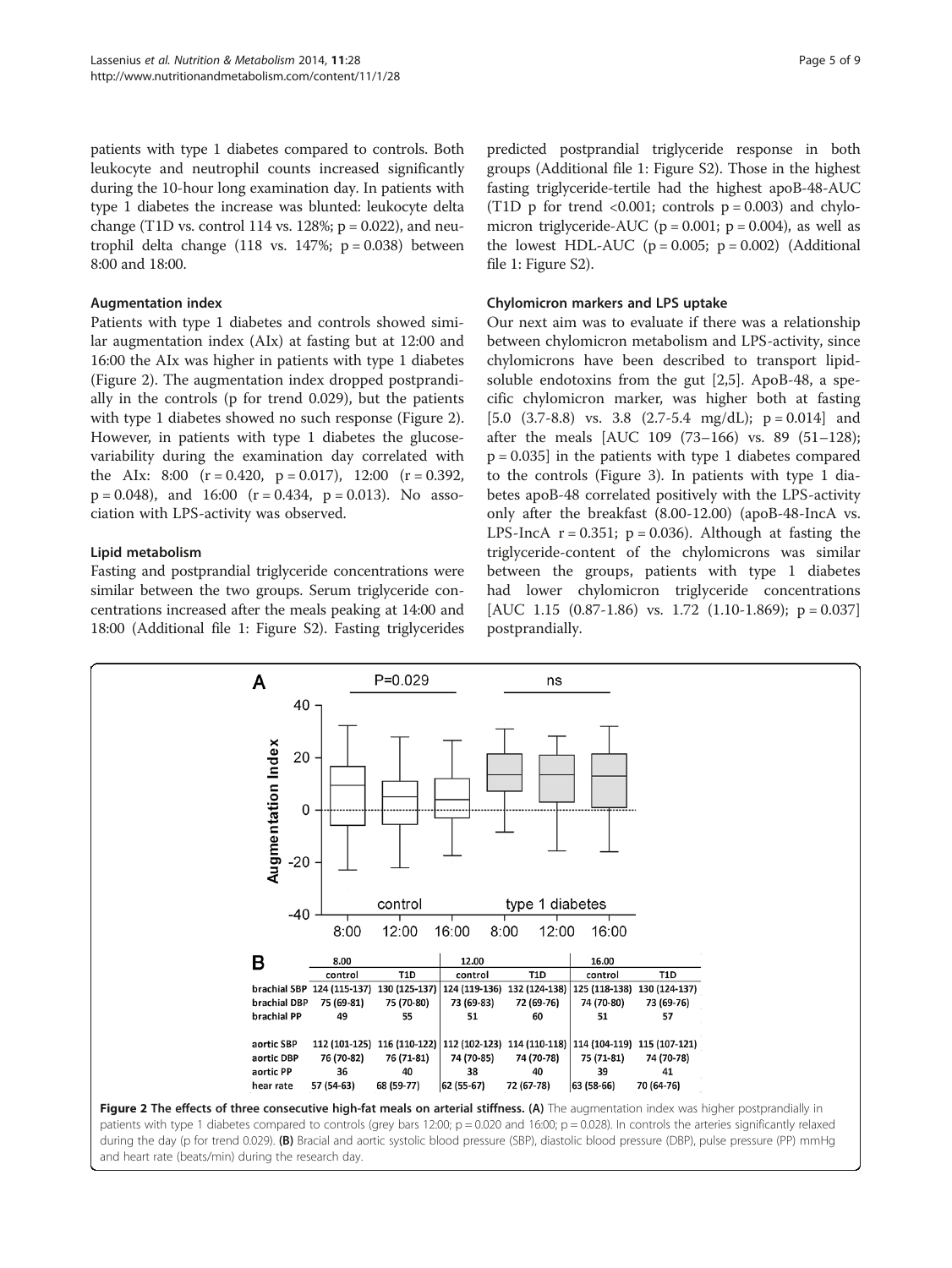<span id="page-5-0"></span>

| Triglycerides<br>(mmol/l)                                                                                                                                                                                                                                                              | 8.00<br>1.0     | 10.00              |                      |                      |                      |                      |                         | T1D                  |                      |                      |                      |                          |                          |                        |
|----------------------------------------------------------------------------------------------------------------------------------------------------------------------------------------------------------------------------------------------------------------------------------------|-----------------|--------------------|----------------------|----------------------|----------------------|----------------------|-------------------------|----------------------|----------------------|----------------------|----------------------|--------------------------|--------------------------|------------------------|
|                                                                                                                                                                                                                                                                                        |                 |                    | 12.00                | 14.00                | 16.00                | 18.00                | AUC                     | 8.00                 | 10.00                | 12.00                | 14.00                | 16.00                    | 18.00                    | AUC                    |
|                                                                                                                                                                                                                                                                                        | $[0.7 - 1.2]$   | 1.2<br>$[0.9-1.3]$ | 1.4<br>$[1.0 - 1.9]$ | 2.1<br>$[1.3 - 2.6]$ | 1.5<br>$[1.1 - 2.8]$ | 1.8<br>$[1.3 - 3.1]$ | 15.1<br>$[11.8 - 21.5]$ | 0.9<br>$[0.6 - 1.1]$ | 1.0<br>$[0.8 - 1.5]$ | 1.1<br>$[0.8 - 1.6]$ | 1.5<br>$[0.9 - 2.4]$ | $1.1 +$<br>$[0.8 - 1.9]$ | $1.3 +$<br>$[1.0 - 2.1]$ | 11.3<br>$[8.5 - 17.8]$ |
| ApoB100                                                                                                                                                                                                                                                                                | 83              | 86                 | 84                   | 82                   | 82                   | 82                   | 831                     | 72                   | 75                   | 72                   | 72                   | 69                       | 70                       | 724                    |
| (mmol/l)                                                                                                                                                                                                                                                                               | $[73 - 93]$     | $[74-95]$          | $[70-92]$            | $[69-92]$            | $[72 - 92]$          | $[73-91]$            | $[718-925]$             | $[66 - 87]$          | $[65 - 85]$          | $[63 - 85]$          | $[63 - 88]$          | $[63 - 89]$              | $[64-90]$                | $[647 - 870]$          |
| ApoB48                                                                                                                                                                                                                                                                                 | 3.8             | 6.4                | 8.2                  | 10.9                 | 8.8                  | 10.0                 | 89                      | $5.0 +$              | $10.7**$             | $10.8 +$             | $16.1 +$             | 9.9                      | 11.1                     | 109 +                  |
| (mmol/l)                                                                                                                                                                                                                                                                               | $[2.7 - 5.4]$   | $[5.0 - 9.3]$      | $[4.5 - 12.3]$       | $[6.0 - 15.3]$       | $[4.8 - 15.5]$       | $[4.4 - 16.6]$       | $[51 - 128]$            | $[3.7 - 8.8]$        | $[7.0 - 15.3]$       | $[6.7 - 15.2]$       | $[8.8 - 23.6]$       | $[7.1 - 17.1]$           | $[7.5 - 17.3]$           | $[73 - 166]$           |
| ApoA1                                                                                                                                                                                                                                                                                  | 138             | 134                | 133                  | 135                  | 129                  | 131                  | 1320                    | 153                  | 146                  | 144                  | 145                  | 147                      | 144                      | 1467                   |
| (mmol/l)                                                                                                                                                                                                                                                                               | $[123 - 158]$   | $[121-162]$        | $[119-158]$          | $[118-164]$          | $[119-164]$          | $[121 - 159]$        | $[1200 - 1607]$         | $[132 - 162]$        | $[131 - 161]$        | $[130 - 161]$        | $[132 - 163]$        | $[130-160]$              | $[129-161]$              | $[1307 - 1609]$        |
| ApoE                                                                                                                                                                                                                                                                                   | 24.4            | 24.5               | 24.1                 | 28.3                 | 25.9                 | 26.7                 | 260                     | $20.2 +$             | $19.7*$              | $18.9*$              | $20.8*$              | $18.5***$                | $17.8***$                | $194**$                |
| (mmol/l)                                                                                                                                                                                                                                                                               | $[18.8 - 32.4]$ | $[20.0 - 33.4]$    | $[20.3 - 32.8]$      | $[19.6 - 34.9]$      | $[19.5 - 32.9]$      | $[20.0 - 34.0]$      | $[202 - 330]$           | $[12.1 - 25.3]$      | $[14.3 - 23.1]$      | $[13.4 - 26.7]$      | $[14.0 - 24.9]$      | $[12.0 - 23.1]$          | $[11.2 - 25.3]$          | $[144 - 253]$          |
| <b>HDL</b>                                                                                                                                                                                                                                                                             | 1.3             | 1.3                | 1.3                  | 1.3                  | 1.2                  | 1.1                  | 12.3                    | 1.6                  | 1.5                  | 1.4                  | 1.3                  | 1.4                      | 1.3                      | 13.9                   |
| (mmol/l)                                                                                                                                                                                                                                                                               | $[1.1 - 1.7]$   | $[1.1 - 1.7]$      | $[1.0 - 1.6]$        | $[0.9 - 1.5]$        | $[0.9 - 1.5]$        | $[0.8 - 1.4]$        | $[9.8 - 15.7]$          | $[1.3 - 1.8]$        | $[1.2 - 1.8]$        | $[1.2 - 1.7]$        | $[1.1 - 1.6]$        | $[1.0 - 1.6]$            | $[1.0 - 1.5]$            | $[11.5 - 16.5]$        |
| PLTP                                                                                                                                                                                                                                                                                   | 5056            | 5440               | 4805                 | 5184                 | 5292                 | 5576                 | 51315                   | 6776 **              | 6412**               | 6307**               | 6538 **              | 6762 **                  | 6888 **                  | 67910**                |
| (mol/ml/h)                                                                                                                                                                                                                                                                             | $[4557 - 6360]$ | $[4552 - 6323]$    | $[4277 - 6328]$      | $[4678 - 6226]$      | $[4618-5915]$        | [4181-6558]          | [47079-59470]           | $[5814 - 7944]$      | [5530-7298]          | $[5560 - 7667]$      | $[5621-8023]$        | [5924-7692               | [6190-8051               | [58432-75158]          |
| CETP                                                                                                                                                                                                                                                                                   | 25.5            | 24.4               | 25.0                 | 24.6                 | 23.2                 | 23.3                 | 250                     | $28.4*$              | $27.8 +$             | $27.9 +$             | $27.0*$              | $27.7*$                  | $26.7 +$                 | 280 *                  |
| (nmol/ml/h)                                                                                                                                                                                                                                                                            | $[21.3 - 29.7]$ | $[21.4 - 28.7]$    | $[20.6 - 27.8]$      | $[18.9 - 27.7]$      | $[20.8 - 26.9]$      | $[19.5 - 28.0]$      | $[205 - 278]$           | $[25.1 - 32.1]$      | $[23.5 - 33.3]$      | $[23.2 - 30.6]$      | $[23.6 - 30.6]$      | $[23.1 - 33.9]$          | $[22.8 - 29.9]$          | $[233 - 313]$          |
| PON <sub>1</sub>                                                                                                                                                                                                                                                                       | 51.2            | 44.9               | 50.5                 | 44.4                 | 45.7                 | 45.7                 | 463                     | $21.8 +$             | 19.4                 | $19.3 +$             | $19.8 +$             | $19.0 +$                 | $20.6 +$                 | 191+                   |
| (µmol/min)                                                                                                                                                                                                                                                                             | $[15.5 - 67.8]$ | $[14.5 - 73.3]$    | $[15.9 - 66.3]$      | $[18.9 - 67.3]$      | $[18.1 - 70.2]$      | $[15.5 - 66.9]$      | $[167 - 677]$           | $[12.4 - 47.7]$      | $[14.2 - 47.8]$      | $[12.8 - 44.3]$      | $[13.3 - 46.0]$      | $[12.8 - 43.9]$          | $[11.6 - 49.6]$          | $[135 - 470]$          |
|                                                                                                                                                                                                                                                                                        |                 |                    |                      |                      | LOW                  |                      |                         |                      | <b>HIGH</b>          |                      |                      |                          |                          |                        |
| Figure 3 Impact of three consecutive high-fat meals on serum lipid parameters in non-diabetic controls and patients with type 1 diabetes<br>(T1D). PLTP - phospholipid transfer protein; CETP - cholesteryl ester transfer protein; PON – Paraoxonase; AUC – area under curve. Data is |                 |                    |                      |                      |                      |                      |                         |                      |                      |                      |                      |                          |                          |                        |
| presented as median $[25^{th} - 75^{th}$ quartile]. Significance of difference at each time point and in AUC between groups are marked as: **p $\leq 0.001$ ;<br>*p $\leq$ 0.01; $tp \leq$ 0.05. Low values are coloured green, high values red.                                       |                 |                    |                      |                      |                      |                      |                         |                      |                      |                      |                      |                          |                          |                        |

ApoE, a regulator of chylomicron turn-over, was lower in patients with type 1 diabetes at fasting [T1D vs. control 20.2 (12.1-25.3) vs. 24.4 (18.8-32.4 mg/dL); p = 0.022] and postprandially [AUC 194 (144–253) vs. 260 (202–330); p = 0.001] (Figure 3). In controls fasting apoE correlated with ApoB-48  $(r = 0.463; p = 0.015)$  and apoE-AUC with apoB-48-AUC  $(r = 0.451; p = 0.018)$ . These correlations were not seen in patients with type 1 diabetes.

## HDL & LPS detoxification

NMR-analysis was used to determine HDL-size distributions at fasting. Despite similar HDL cholesterol concentrations patients with type 1 diabetes had more large HDL particles (14.3 nm)  $[441^*10^{-7} \pm 176^*10^{-7}$  vs. 309\*10<sup>-7</sup> ± 216\*10<sup>-7</sup> nmol/l; p = 0.007] than controls. In patients with type 1 diabetes, the number of small-size (8.7 nm) HDL particles  $(r = 0.478, p = 0.002)$  and their total lipid concentration  $(r = 0.481, p = 0.002)$  correlated positively with the LPS-activity.

Serum lipid transfer proteins involved in HDL-modelling were elevated in patients with type 1 diabetes compared to controls: PLTP-AUC [67910 (58431–75158) vs. 51315 (47079–59470); p < 0.001] and CETP-AUC [280  $(233-313)$  vs. 250  $(204-278)$ ; p = 0.007] (Figure 3). On the other hand, paraoxonase (PON-1)-AUC, an anti-oxidative enzyme bound to HDL, was lower in patients with type 1 diabetes [191 (135–470) vs. 463 (167–678);  $p = 0.027$ ] (Figure 3).

## **Discussion**

We investigated the postprandial effect of three consecutive high-fat meals on endotoxemia, inflammation, the augmentation index, and lipid metabolism in nondiabetic controls and patients with type 1 diabetes. The strengths of our study were that normal eating behaviour

was mimicked by multiple meals during the day, a relatively large number of subjects was included, and a vast array of metabolic and physiological variables were investigated in order to characterise the systemic changes. Importantly, and to the best of our knowledge, postprandial endotoxemia was investigated here for the first time in patients with type 1 diabetes. We found that the LPSactivity was only modestly affected by the meals. Patients with type 1 diabetes showed no significant decrease in the augmentation index in response to the highfat meals and displayed altered chylomicron and HDL metabolism.

Surprisingly, in non-diabetic controls or patients with type 1 diabetes, the three consecutive high-fat meals increased LPS-activity only modestly. Controls displayed elevated LPS-activity after breakfast and higher postprandial triglyceride content in the chylomicrons. The combination of lower LPS-activity and lower chylomicron triglycerides in the patients might be explained by an increased lipid clearance by a high lipoprotein lipase-activity [\[29](#page-8-0)] or a decreased lipid absorption from the gut.

A mixed meal containing lipids was previously shown to be associated with an acute increase in endotoxemia and inflammation [\[2](#page-7-0)[,23](#page-8-0)]. This contrast to our data may be explained by differences in quantity and quality of fat between study meals. Furthermore, lipemic interference on the LAL assay may introduce a bias not accounted for by previous studies [\[23](#page-8-0)]. To overcome this problem we subtracted the sample background from the absorption to correct for lipemia, which may explain why the LPS-activity increased only in a subgroup of the studied individuals during the day. In addition to LPS, free fatty acids also act as ligands for TLR4 and can postprandially trigger inflammation and increase circulating cytokines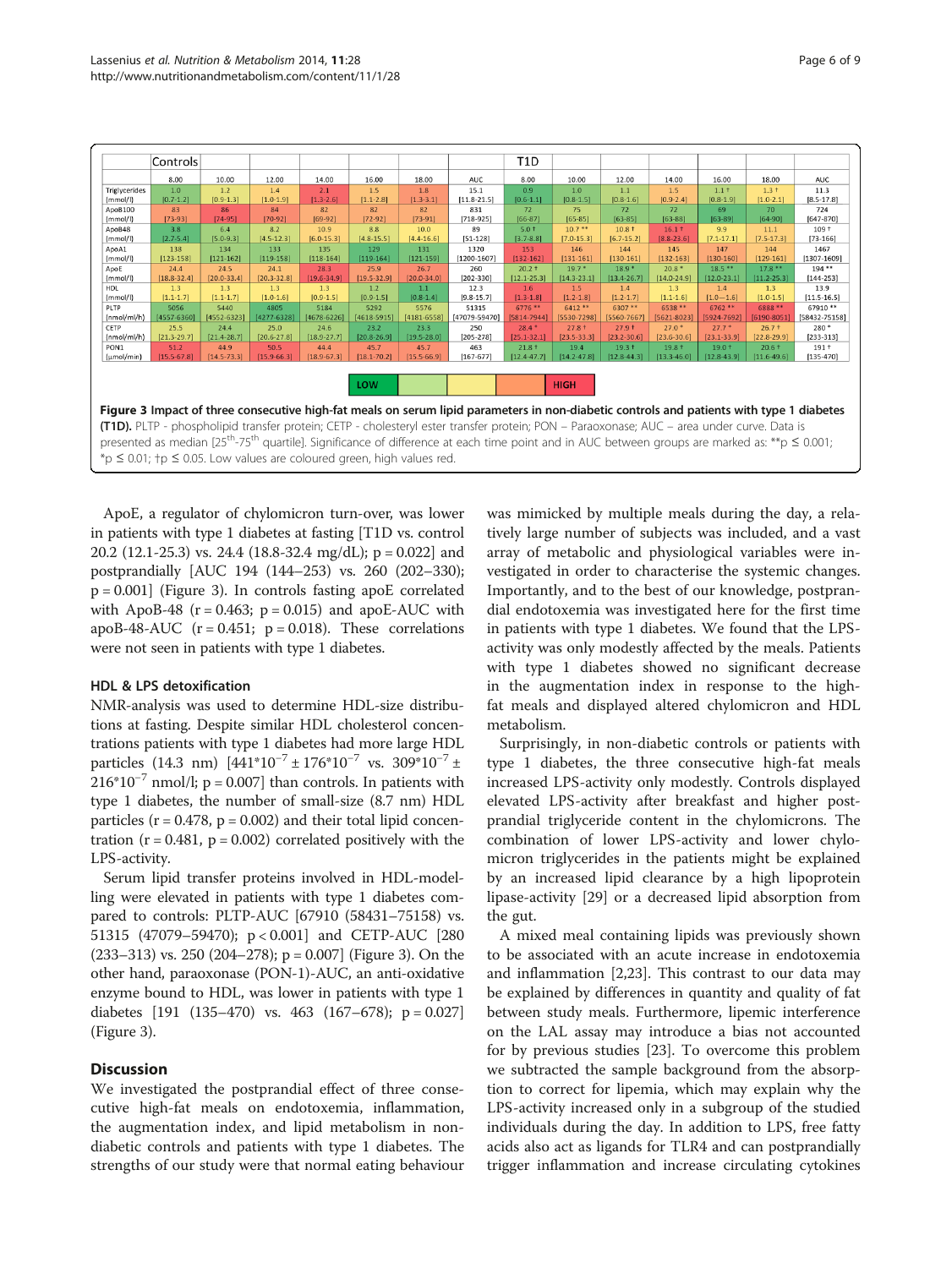[[30\]](#page-8-0). No association was observed between serum LPSactivity and inflammatory markers (IL6, SAA, CD14, and CRP). Based on previous studies, intravenously injected LPS seems to have a higher immunostimulatory potency compared to intestinally derived endotoxins after a high-fat diet. This discrepancy could possibly be explained by the efficient dephosphorylation of intestinal LPS-molecules by intestinal alkaline phosphatase [[30](#page-8-0)].

Increased postprandial endotoxemia is associated with markers of insulin resistance [\[31\]](#page-8-0), probably explaining the strong association between the LPS-AUC and the body weight adjusted daily insulin dose. In fact, LPS-AUC was the highest in those with high CRP and a high insulin dose. A high insulin dose was furthermore associated with elevated BMI, systolic blood pressure, and altered lipid metabolism, supporting an insulin resistant phenotype.

Patients with type 1 diabetes presented higher AIx, a surrogate estimate of arterial stiffness, and were unable to induce relaxation of the arteries in response to the high-fat diet. The strong correlation with glucose variability may partly explain this finding. Inflammation and insulin resistance also cause arterial stiffness although the process is poorly understood. In patients with type 1 diabetes insulin resistance is associated with the inability of insulin to decrease central aortic pressure, possibly predisposing to premature stiffening of large arteries [[32\]](#page-8-0). Similarly, weight loss in patients with type 2 diabetes was shown to decrease arterial stiffness. This was mainly explained by improved insulin sensitivity and a reduction in inflammatory factors [[33](#page-8-0)]. We have shown an acute increase in arterial stiffness and inflammatory markers in patients with type 1 diabetes during a hyperglycaemic clamp [\[12](#page-7-0)]. However, in the present study no such correlation was observed between AIx and inflammatory markers nor insulin resistance. Also a direct effect of TRLs on endothelial function is a possible mechanism [[13,14\]](#page-7-0), especially as chylomicron remnants were elevated in patients with type 1 diabetes. Nevertheless, a number of other mechanisms such as a deficiency of endothelial vasodilators could have an impact on the endothelial function and the arteries in our study.

The serum triglycerides increased throughout the day in response to the high-fat meals. Interestingly, patients with type 1 diabetes presented conspicuous changes in chylomicron levels. ApoB-48, a chylomicron structural protein and as such a marker of intestinal TRL and their remnants, was elevated in the patients at fasting and throughout the day compared to controls. Interestingly uptake of ApoB (−100 and −48) has been described in leukocytes, leading to activation in response to TRLs [[34\]](#page-8-0). Furthermore an elevation in apoB-48 is considered a risk factor for cardiovascular disease [\[35,36](#page-8-0)], and high levels could be caused by a decreased removal of remnants or an increased production of chylomicrons. Another lipoprotein involved in the catabolism of triglyceride rich particles is apoE [\[37](#page-8-0)], which is the master regulator of chylomicron remnant turnover and facilitates their binding to their specific hepatic receptor, low density lipoprotein-receptor related protein 1, LRP1 [[37\]](#page-8-0). In support of a defect in the clearance capacity of chylomicron remnants, apoE levels where lower in patients with type 1 diabetes. Moreover, HDL-bound apoE has in vitro been shown to induce the activity and stability of the antioxidative enzyme PON-1 [[38\]](#page-8-0). High apoB-48, low apoE, and a decrease in PON-1 activity (anti-oxidative capacity of HDL) together with impaired AIx response suggest that patients with type 1 diabetes are likely at higher risk of vascular dysfunction and cardiovascular disease.

Moreover, HDL has been considered the main detoxifier of circulating endotoxins. The higher proportion of large HDL particles and higher PLTP activity suggests a potentially accelerated LPS clearance in patients [\[39](#page-8-0)]. Notably in patients, the small-size HDL particle concentration was positively correlated with LPS-activity. These data suggest differences in the distribution of HDLparticles and their composition between patients with type 1 diabetes and controls. Whether intestinal alkaline phosphatase activity, in addition to potential differences in HDL protective functions, can explain the lower LPSactivity in patients with type 1 diabetes is an open question.

In conclusion, we examined the acute effects of multiple high-fat meals on endotoxemia, inflammation, arterial stiffness, and lipid metabolism in patients with type 1 diabetes and non-diabetic controls. In the patients the high-fat meals were associated with blunted decrease in the augmentation index as well as an elevation of chylomicron remnants (high apoB-48 and low apoE), which may contribute to a higher risk of cardiovascular disease. This effect on the vasculature could not be explained by an increased inflammatory response to the high-fat meals because the increase in IL-6 and circulating leukocytes was similar in the controls and patients. However, differences in factors related to HDL/apoB-containing lipoprotein metabolism (PLTP, CETP and PON-1) suggest that there are changes in HDL-mediated functions such as inflammation, oxidation and reverse cholesterol transport between the two groups. Of note, three consecutive high-fat meals during one day had no significant effect on postprandial LPSactivity levels in non-diabetic subjects or patients with type 1 diabetes. Thus, metabolic endotoxemia may be more central in patients with chronic metabolic disturbances such as obesity, type 2 diabetes, or diabetic kidney disease.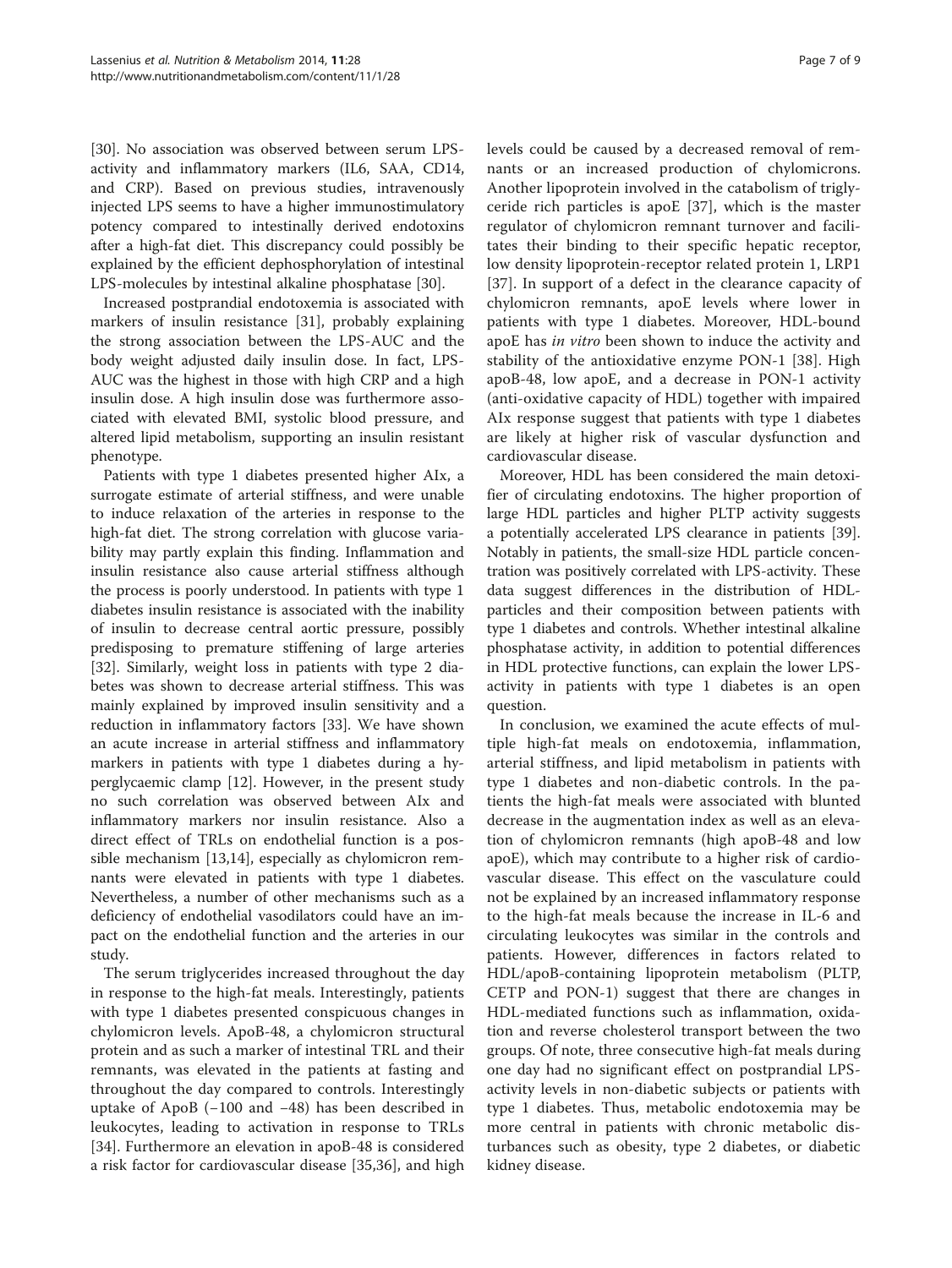## <span id="page-7-0"></span>Additional file

[Additional file 1: Figure S1.](http://www.biomedcentral.com/content/supplementary/1743-7075-11-28-S1.docx) Association of serum LPS-activity levels with insulin resistance and inflammation in patients with type 1 diabetes. Mean of LPS-AUC in patients with type 1 diabetes divided by median of insulin dose (low ≤0.63; high>0.63 units/kg) and hsCRP (low≤1.5; high>1.5 mg/l). LPS-AUC was increased in patients with a high insulin dose and high hsCRP (low-low vs. high-high p=0.009; p for trend between all groups 0.045). Figure S2. Effects of three consecutive high-fat meals on serum triglyceride, HDL, and chylomicron metabolism. Lipid parameters divided by fasting triglyceride tertiles during the study day (time on x-axis) in controls and patients with type 1 diabetes. Mean±SEM. TG-triglycerides; chylo TG –triglyceride content in chylomicrons. ApoB-48-AUC is higher (p=0.035) and chylo TG-AUC lower (p=0.037) in patients with type 1 diabetes compared to controls. Table S1. Mean 24h energy and macronutrient intake based on three-day food records. Table S2. Meal composition of breakfast, lunch and dinner during the study day.

#### Competing interest

AJK, PS and MAK are shareholders of Brainshake Ltd, a startup company offering NMR-based metabolite profiling. No potential conflicts of interest relevant to this paper were reported.

#### Authors' contributions

MIL and ML were responsible for data assembly, statistical analysis, and writing the manuscript. DG, V-PM, AJA and SH contributed to data analysis and manuscript revision. ML, MJ, MRT and PJP participated in designing the study and the interpretation of results. CF, JK, OV and JKN contributed to the study design, participated in the interpretation of the results, and critically reviewed the article. CLF and LP collected samples, analysed data and critically reviewed the manuscript. AJK, PS, and MAK conducted the NMR analysis. PHG contributed to the study design and critically reviewed the manuscript; he is also the guarantor for the study. All authors read and approved the final manuscript.

#### Acknowledgements

We acknowledge the nurses Anna Sandelin, Jaana Tuomikangas and Tuula Soppela at the Folkhälsan Institute of Genetics, Hannele Hilden and Helinä Perttunen-Nio at the Heart and Lung Center, and Sari Nuutinen and Jari Metso at the National Institute for Health and Wellfare for technical assistance. This study was supported by Folkhälsan Research Foundation (PHG), Wilhelm and Else Stockmann Foundation (MIL, PHG, ML), Liv och Hälsa Foundation (MIL, PHG), Waldemar von Frenckells stiftelse (MIL), Academy of Finland (134379 to PHG, 257545 to MJ), Diabetes Research Foundation (ML), the Novo Nordisk Foundation (PHG, ML), Finnish Cardiovascular Foundation (SH), Helsinki University Central Hospital Research Foundation (MRT), Academy of Finland (PS), TEKES - the Finnish Funding Agency for Technology and Innovation (MAK), the Sigrid Juselius Foundation (MRT, PJP, SH, MAK), and the Strategic Research Funding from the University of Oulu (MAK), Svenska kulturfonden (MIL), Kyllikki ja Uolevi Lehikoinen Foundation (MIL).

#### Author details

<sup>1</sup>Folkhälsan Institute of Genetics, Folkhälsan Research Center, Biomedicum, Helsinki, Finland. <sup>2</sup>Department of Medicine, Division of Nephrology, Helsinki University Central Hospital, Helsinki, Finland. <sup>3</sup>Diabetes & Obesity Research Program, Research Program's Unit, University of Helsinki, Helsinki, Finland. <sup>4</sup> <sup>4</sup>Department of Integrative Biology and Physiology, University of California, Los Angeles, USA. <sup>5</sup>Public Health Genomics Unit, National Institute for Health and Welfare, Helsinki, Finland. <sup>6</sup>Institute of Dentistry, University of Helsinki, Helsinki, Finland. <sup>7</sup> Heart and Lung Center, Cardiovascular Research Group, HUCH, Helsinki, Finland. <sup>8</sup>Department of Bacteriology, HUSLAB, Helsinki, Finland. <sup>9</sup>Immune Response Unit, Department of Vaccination and Immune Protection, National Institute for Health and Welfare, Helsinki, Finland.

<sup>10</sup>Department of Medical Microbiology and Immunology, University of Oulu, and Nordlab, Oulu, Finland. <sup>11</sup>Computational Medicine, Institute of Health Sciences, University of Oulu, Oulu, Finland. <sup>12</sup>NMR Metabolomics Laboratory, School of Pharmacy, University of Eastern Finland, Kuopio, Finland. <sup>13</sup>Oulu University Hospital, Oulu, Finland. 14Computational Medicine, School of Social and Community Medicine & Medical Research Council Integrative

Epidemiology Unit, University of Bristol, Bristol, UK. <sup>15</sup>Baker IDI Heart & Diabetes Institute, Melbourne, Australia.

Received: 19 March 2014 Accepted: 5 June 2014 Published: 13 June 2014

#### References

- Klop B, Proctor SD, Mamo JC, Botham KM, Castro Cabezas M: Understanding postprandial inflammation and its relationship to lifestyle behaviour and metabolic diseases. Int J Vasc Med 2012, 2012:947417.
- 2. Laugerette F, Vors C, Geloen A, Chauvin MA, Soulage C, Lambert-Porcheron S, Peretti N, Alligier M, Burcelin R, Laville M, Vidal H, Michalski MC: Emulsified lipids increase endotoxemia: possible role in early postprandial low-grade inflammation. J Nutr Biochem 2011, 22(1):53–59.
- 3. Cani PD, Bibiloni R, Knauf C, Waget A, Neyrinck AM, Delzenne NM, Burcelin R: Changes in gut microbiota control metabolic endotoxemia-induced inflammation in high-fat diet-induced obesity and diabetes in mice. Diabetes 2008, 57(6):1470–1481.
- 4. Lu YC, Yeh WC, Ohashi PS: LPS/TLR4 signal transduction pathway. Cytokine 2008, 42(2):145–151.
- 5. Stoll LL, Denning GM, Weintraub NL: Potential role of endotoxin as a proinflammatory mediator of atherosclerosis. Arterioscler Thromb Vasc Biol 2004, 24(12):2227–2236.
- Pussinen PJ, Havulinna AS, Lehto M, Sundvall J, Salomaa V: Endotoxemia is associated with an increased risk of incident diabetes. Diabetes Care 2011, 34(2):392–397.
- 7. Nymark M, Pussinen PJ, Tuomainen AM, Forsblom C, Groop PH, Lehto M, FinnDiane Study Group: Serum lipopolysaccharide activity is associated with the progression of kidney disease in Finnish patients with type 1 diabetes. Diabetes Care 2009, 32(9):1689–1693.
- 8. Lassenius MI, Pietilainen KH, Kaartinen K, Pussinen PJ, Syrjanen J, Forsblom C, Porsti I, Rissanen A, Kaprio J, Mustonen J, Groop PH, Lehto M, FinnDiane Study Group: Bacterial endotoxin activity in human serum is associated with dyslipidemia, insulin resistance, obesity, and chronic inflammation. Diabetes Care 2011, 34(8):1809–1815.
- 9. Vaarala O: Is the origin of type 1 diabetes in the gut? Immunol Cell Biol 2012, 90(3):271–276.
- 10. Rayner CK, Samsom M, Jones KL, Horowitz M: Relationships of upper gastrointestinal motor and sensory function with glycemic control. Diabetes Care 2001, 24(2):371–381.
- 11. de Goffau MC, Luopajarvi K, Knip M, Ilonen J, Ruohtula T, Harkonen T, Orivuori L, Hakala S, Welling GW, Harmsen HJ, Vaarala O: Fecal microbiota composition differs between children with beta-cell autoimmunity and those without. Diabetes 2013, 62(4):1238–1244.
- 12. Gordin D, Forsblom C, Ronnback M, Parkkonen M, Waden J, Hietala K, Groop PH: Acute hyperglycaemia induces an inflammatory response in young patients with type 1 diabetes. Ann Med 2008, 40(8):627–633.
- 13. Botham KM, Wheeler-Jones CP: Postprandial lipoproteins and the molecular regulation of vascular homeostasis. Prog Lipid Res 2013, 52(4):446–464.
- 14. Botham KM: Oxidation of chylomicron remnants and vascular dysfunction. Atheroscler Suppl 2008, 9(2):57–61.
- 15. Herieka M, Erridge C: High-fat meal induced postprandial inflammation. Mol Nutr Food Res 2014, 58(1):136–146.
- 16. Ahola AJ, Mikkila V, Makimattila S, Forsblom C, Freese R, Groop PH, FinnDiane Study Group: Energy and nutrient intakes and adherence to dietary guidelines among Finnish adults with type 1 diabetes. Ann Med 2012, 44(1):73–81.
- 17. Siggins S, Jauhiainen M, Olkkonen VM, Tenhunen J, Ehnholm C: PLTP secreted by HepG2 cells resembles the high-activity PLTP form in human plasma. J Lipid Res 2003, 44(9):1698–1704.
- 18. Jauhiainen M, Ehnholm C: Determination of human plasma phospholipid transfer protein mass and activity. Methods 2005, 36(2):97–101.
- 19. Groener JE, Pelton RW, Kostner GM: Improved estimation of cholesteryl ester transfer/exchange activity in serum or plasma. Clin Chem 1986, 32(2):283–286.
- 20. Speijer H, Groener JE, van Ramshorst E, van Tol A: Different locations of cholesteryl ester transfer protein and phospholipid transfer protein activities in plasma. Atherosclerosis 1991, 90(2–3):159–168.